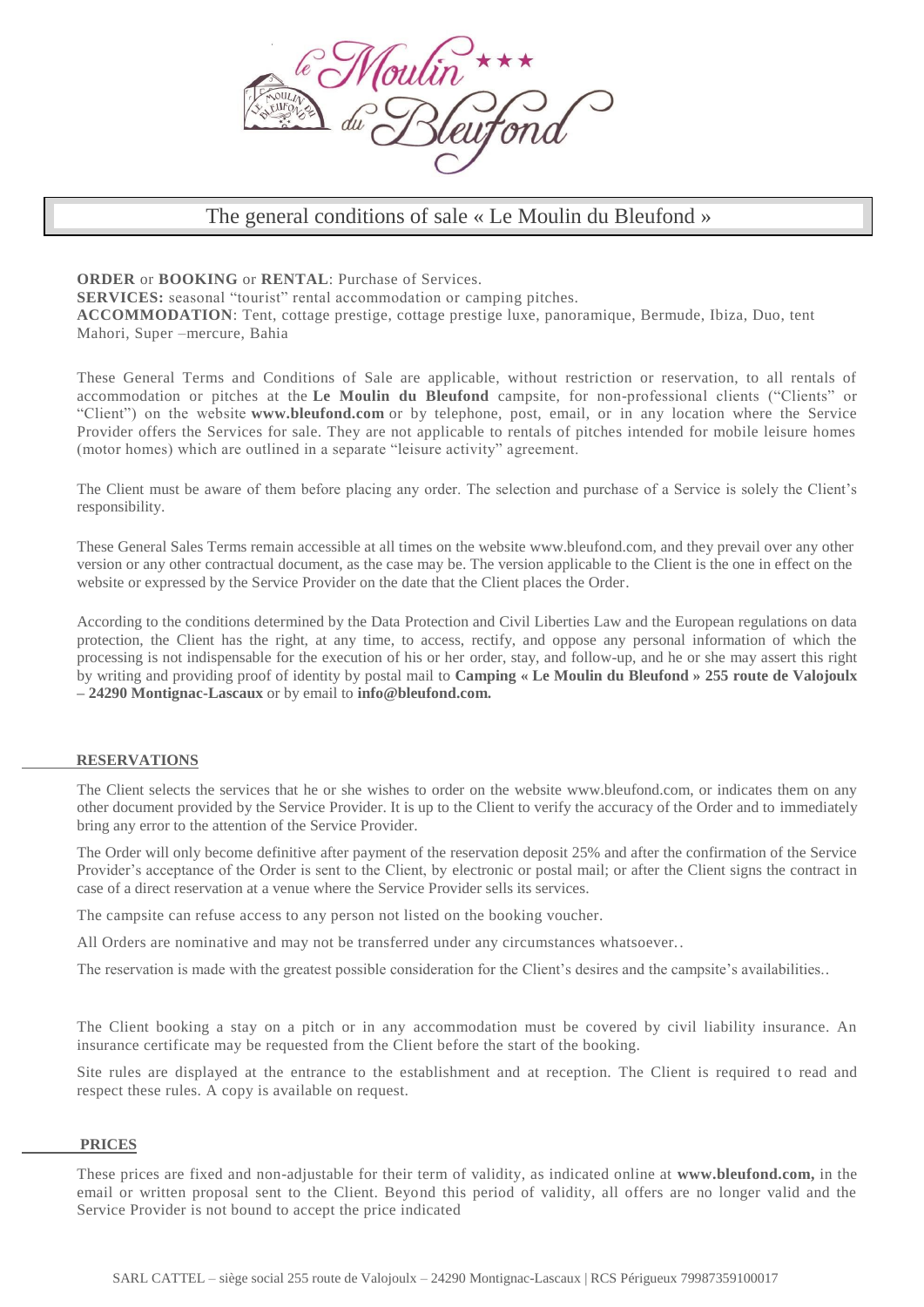Any subsequent modification to the applicable VAT rate occurring between the date when the rates are determined and the date when the stay is invoiced will result in a correlating modification of the tax-inclusive price, which the Client accepts unreservedly."

Offers and promotions are non-retroactive and non-cumulative.

# **PITCH**

The number of people must not exceed that 6 persons per pitch and only one vehicle. All other vehicles must park in the parking lot in front of the campsite

The tenant accepts the pitch as is and will have to leave it in its original state at the end of the stay. For the free pitches, they are available to the customer from 12 o'clock on the day of arrival until 12 o'clock on the day of departure. The duration of the stay is calculated per night. A departure after 12 o'clock will result in the payment of an extra night. Every reserved day will be charged.

# **ACCOMODATIONS**

All accomodations are fully equipped with crockery, blanckets, pillows, permanent protective pads. The sheets and pillowcases are not included (rental possible depending on availability). For security and insurance reasons, the number of people must not exceed that specified in the type of accommodation rented. Any change in the number or identity of the people initially provided for in the contract must be reported before your arrival. Management reserves the right to refuse the reception of uninformed persons Our prices include the persons (a baby or a child counts for one person) respecting the capacity of the accommodation, water, gas, electricity, access swimming pool, only one vehicle per accomodation. All other vehicles must park in the parking lot in front of the campsite. It's not possible to put a tent behind accomodation.

The rented accomodations are made available to the client from 4 pm on the day of his arrival and must be vacated by 10 am on day of departure.

## **All our rented lodgings are no smoking.**

The cleaning costs are not included in the total price of the stay. If the "end of stay cleaning" option has been chosen by the tenant, the premises must nevertheless be given back in decent condition.

If this option has not been chosen by the tenant, the premises will have to be given back in the same state as is specified in the arrival inventory of fixtures; failing that the cleaning costs will be deducted from the bail.

# **PAYMENT**

- Payment option : cash, credit card, bank transfer.
- Payment terms : Any booking request must be joined by a 25% payment deposit to cover applications fees and cancellation fee (if purchased).

**For booking mobil-homes** : The balance of the amount owed for a stay in a rental accommodation must be fully paid thirty (30) days before the date of arrival otherwise the rental will be cancelled. If you make a booking equal to or fewer than 30 days before the day of arrival, the totality of the stay will have to be paid.

For the pitches : The balance of the amount owed for a pitch must be paid on the date of arrival. All booking days must be paid.

## **DEPOSIT**

For rental of accommodation, a security deposit of  $\epsilon$  300 is payable by the Client (credit card imprit) on the date of handover of the keys and this will be returned at the end of the rental minus any repair costs which may be payable.

This security deposit does not constitute a waiver of liability.

## **RETARD, INTERRUPTION OU ANNULATION**

In case of a no show on the campsite within 24 hours from the beginning of your stay and without justification and/or news of your arrival, we will make your accommodation available. The entire deposit will be retained by the campsite.

No reduction will be granted in the event of late arrival, early departure or any change to the number of guests (for any planned stay in whole or in part).

The cancellation insurance is an optional. It is recommanded to take out a cancellation insurance.

The insurance premium must be paid in full when booking your stay and is nonrefundable.